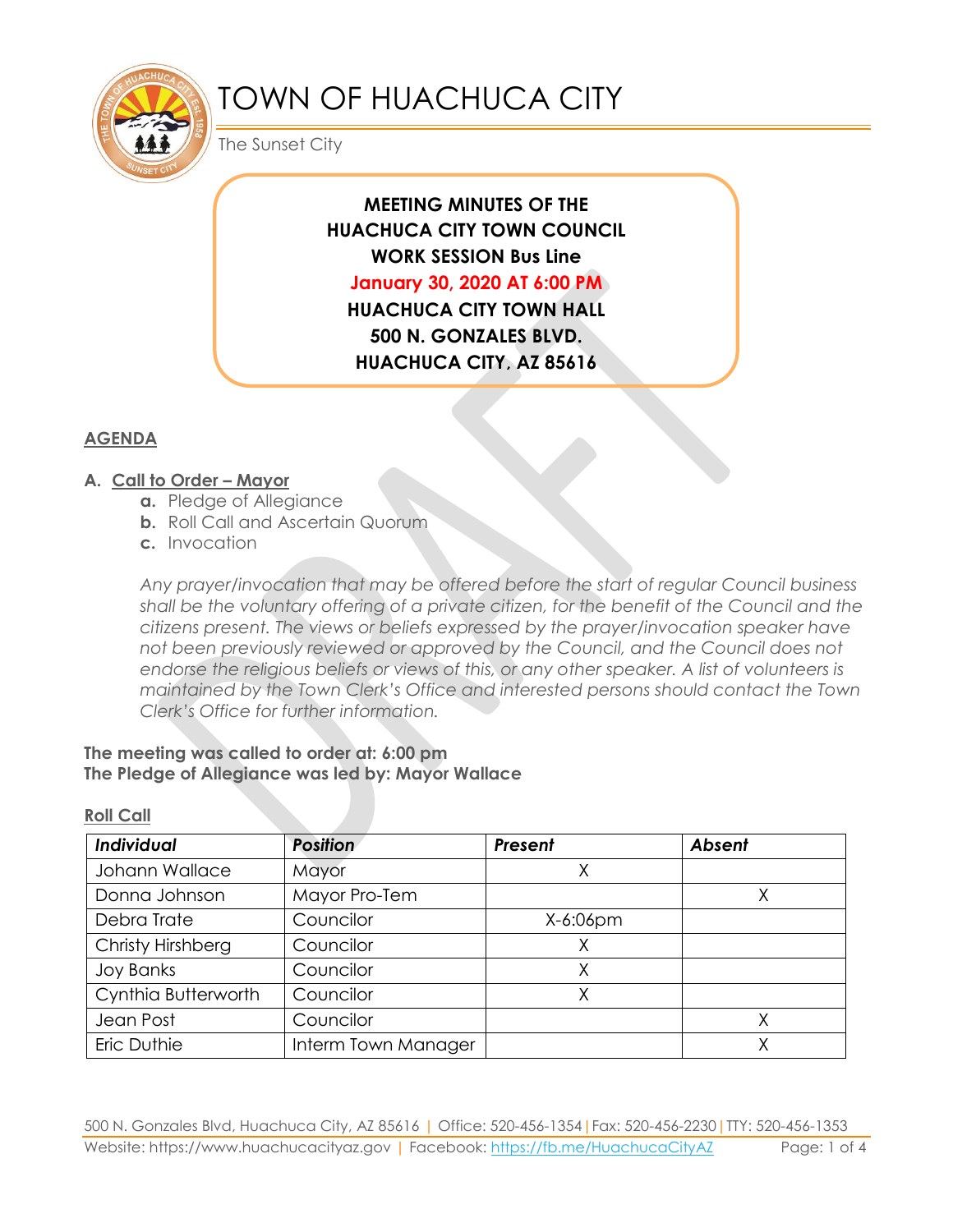| Janine Rustine   | Town Clerk    |  |
|------------------|---------------|--|
| Thomas Benavidez | Town Attornev |  |

### **B. Call to the Public – Mayor**

*A.R.S. 38-431.01 states the Public Body may make an open call to the public during a public meeting, subject to reasonable time, place and manner restrictions, to allow individuals to address the public body on any issue within the jurisdiction of the Public Body. At the conclusion of an open call to the public, individual members of the Public Body may respond to criticism made by those who have addressed the Public Body, may ask staff to review a matter or may ask that a matter be put on a future agenda. However, members of the Public Body shall not discuss or take legal action on matters raised during an open call to the public unless the matters are properly noticed for discussion and legal action.*

#### **None**

#### **C. New Business Before Council - Mayor**

*Public comment will be taken at the beginning of each agenda item, after the subject has been announced by the Mayor and explained by staff. Any citizen, who wishes, may speak one time for five minutes on each agenda item before or after Council discussion. Questions from Council Members, however, may be directed to staff or a member of the public through the Mayor at any time.* 

**C.1 Discussion and/or Action [Mayor Wallace]:** Planning of the Town bus line connector service and identification of bus stop locations**.**

| Motion C.1: Open item for discussion |                                  | Action: Open |
|--------------------------------------|----------------------------------|--------------|
| <b>Moved by: Mayor Wallace</b>       | Seconded by: Councilor Hirshberg |              |

**Mayor Wallace:** We want to start looking at where we want to place the bus stops. There will be a bus in Huachuca City and in Tombstone. Tombstone is talking about only having one bus stop at their town hall. The bus will be for a fee and the fee will only be for the Huachuca City bus, Sierra Vista Transit will have their fees for their busses. We did receive the grant for \$50,000 for the bus line.

**Councilor Trate**: Couldn't we have more runs into town?

**Mayor Wallace**: Our Grant was for 2 runs into Sierra Vista three times a week.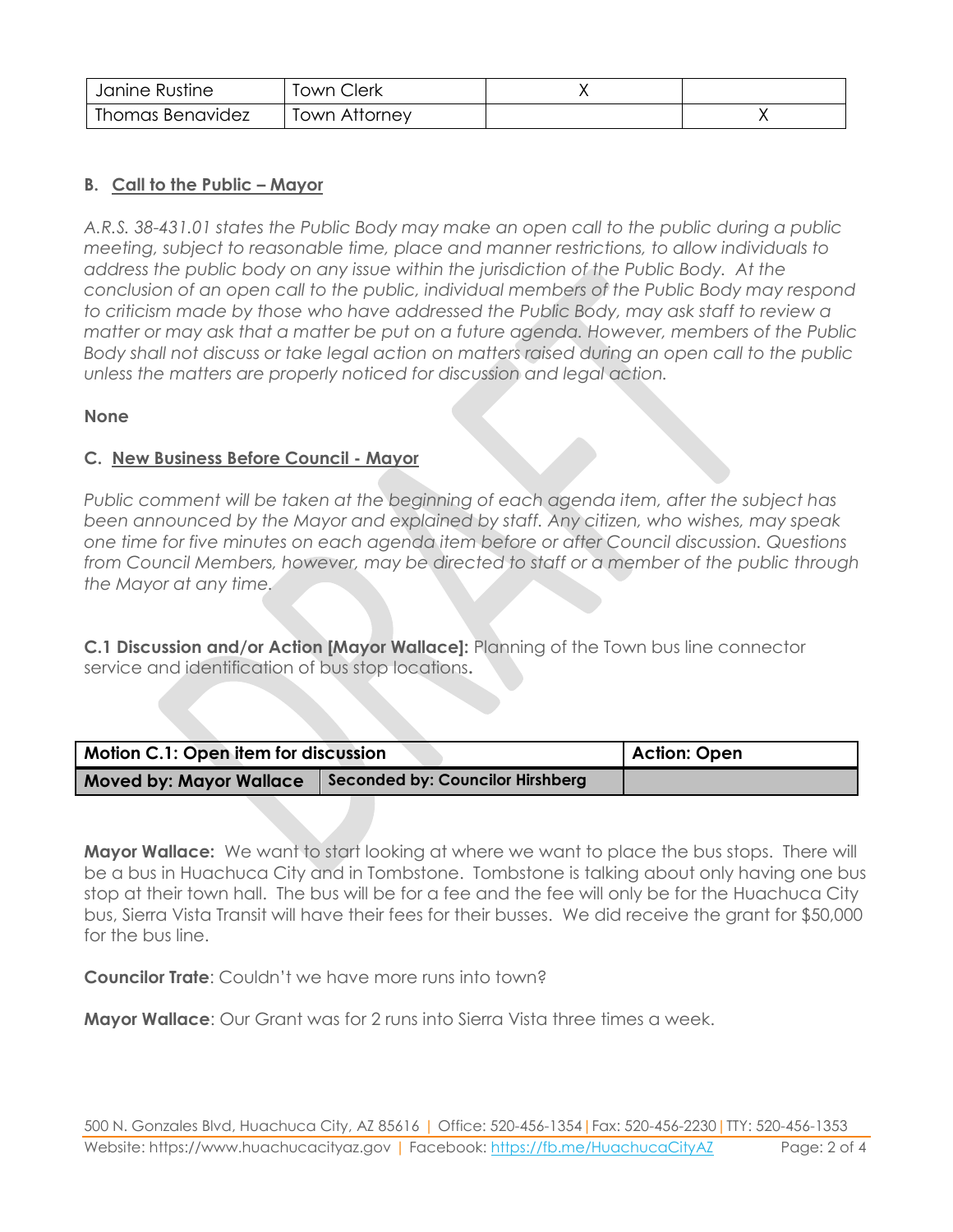**Councilor Banks**: That \$50,000 includes the cost of everything, fuel, drivers pay, upkeep, \$50,000 is to cover everything.

**Councilor Trate**: What are going to be the fees?

**Mayor Wallace**: We are going to mirror Sierra Vista Transit fees.

**Councilor Trate:** Is Tombstone going to have the same rates?

**Mayor Wallace**: They will have the same rates as Huachuca City since they will be the Town's bus just running in Tombstone.

**Councilor Butterworth**: The Tombstone bus will belong to Huachuca City but it will just be housed in Tombstone.

**Mayor Wallace**: I truly believe that the first month we are back in service will be a test run and we will have to readjust.

**Councilor Butterworth:** We definitely need to keep in mind the more bus stops the longer the route will take, especially if we need to be in Sierra Vista at 10 and 2.

#### **Possible Bus Stops:**

- **• Howard & McCray**
- **• W. Clark/ La Sambra Apartments**
- **• Senior Center**
- **• Gila & Skyline**
- **• Gonzales & Huachuca Triangle Apartments**
- **• Community Center Possibly a stop at the Chevron in Whetstone**

#### **D. Adjournment**

| <b>Motion: to Adjourn</b>                        |                  | <b>Action: Approved</b> |
|--------------------------------------------------|------------------|-------------------------|
| Moved by: Mayor Wallace   Seconded by: Councilor | <b>Hirshberg</b> |                         |